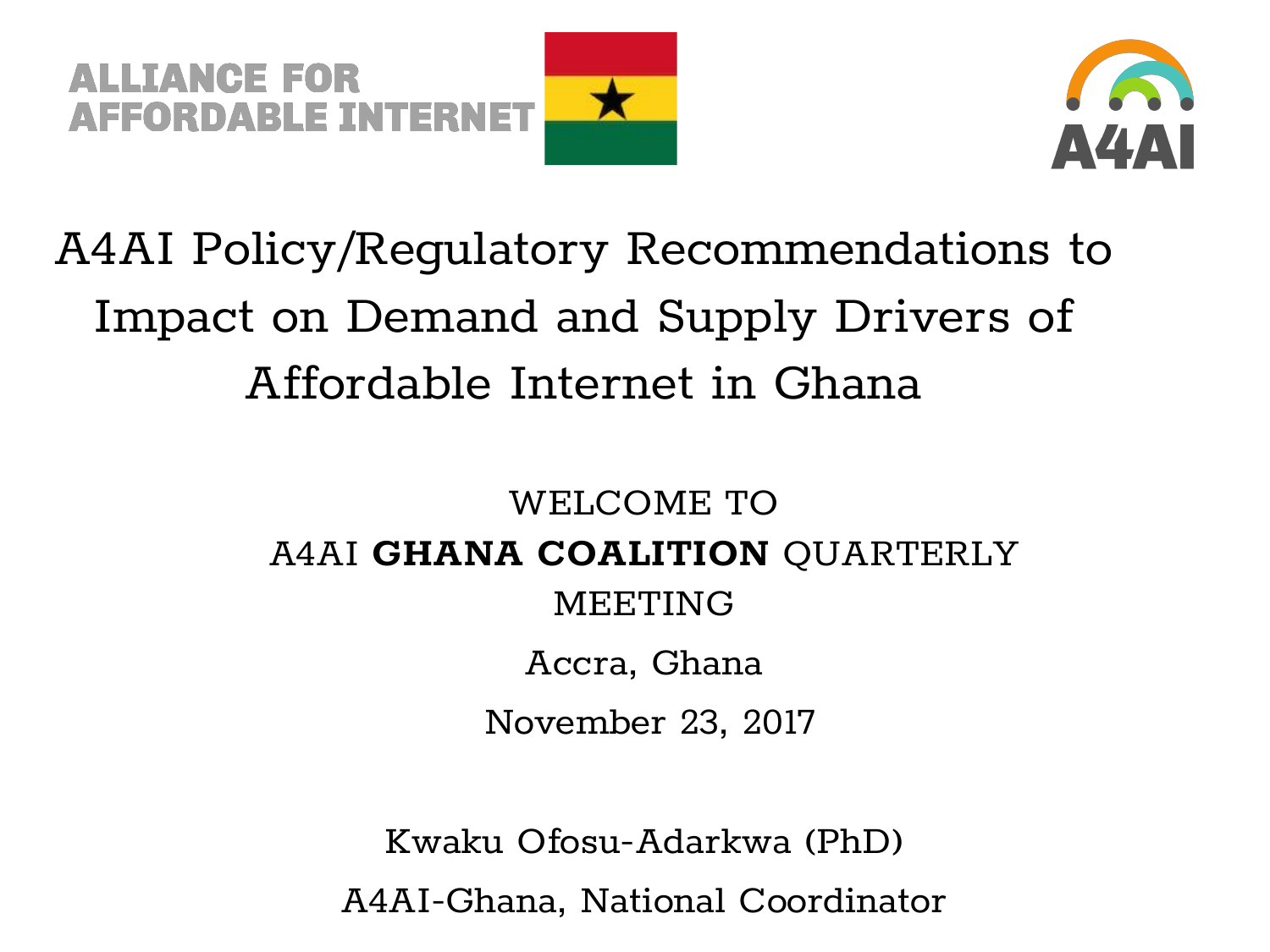# **Policy Challenge to Affordability of Internet**



•Key challenge for policy makers now is how to offer strong incentives to the private sector, which aims at profit generation, so the players can provide the widest possible access to Internet-based networks and services that are affordable to consumers without geographic limitation

•A4AI posits one way forward is to formulate infrastructure sharing and open access model that will lower operators CAPEX and free them to make broadband Internet accessible and importantly affordable to all.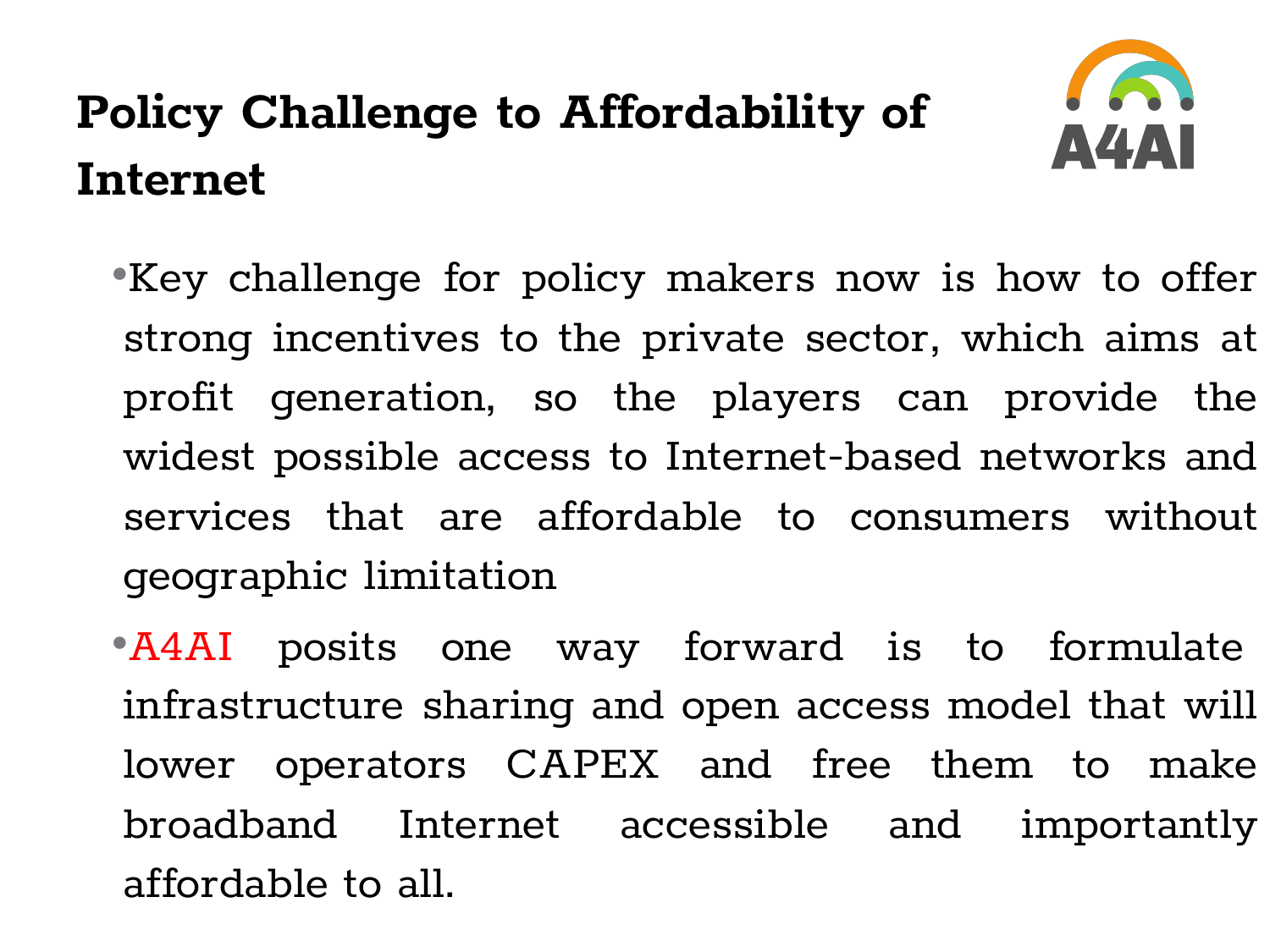## **The Basis of A4AI Study on Infra Sharing & Open Access**



•Stimulate Operators to accept challenge to review the percentage of revenue contribution from individual sites as against revenue generation from shared infrastructure.

- •Consider outcome against the recommendations made by A4AI in their study for Infra sharing
- •The outcomes from A4AI point of view is a better return on data revenues
- •Thus A4AI recommendations for policy and regulatory supporting reforms on Infra Sharing/Open Access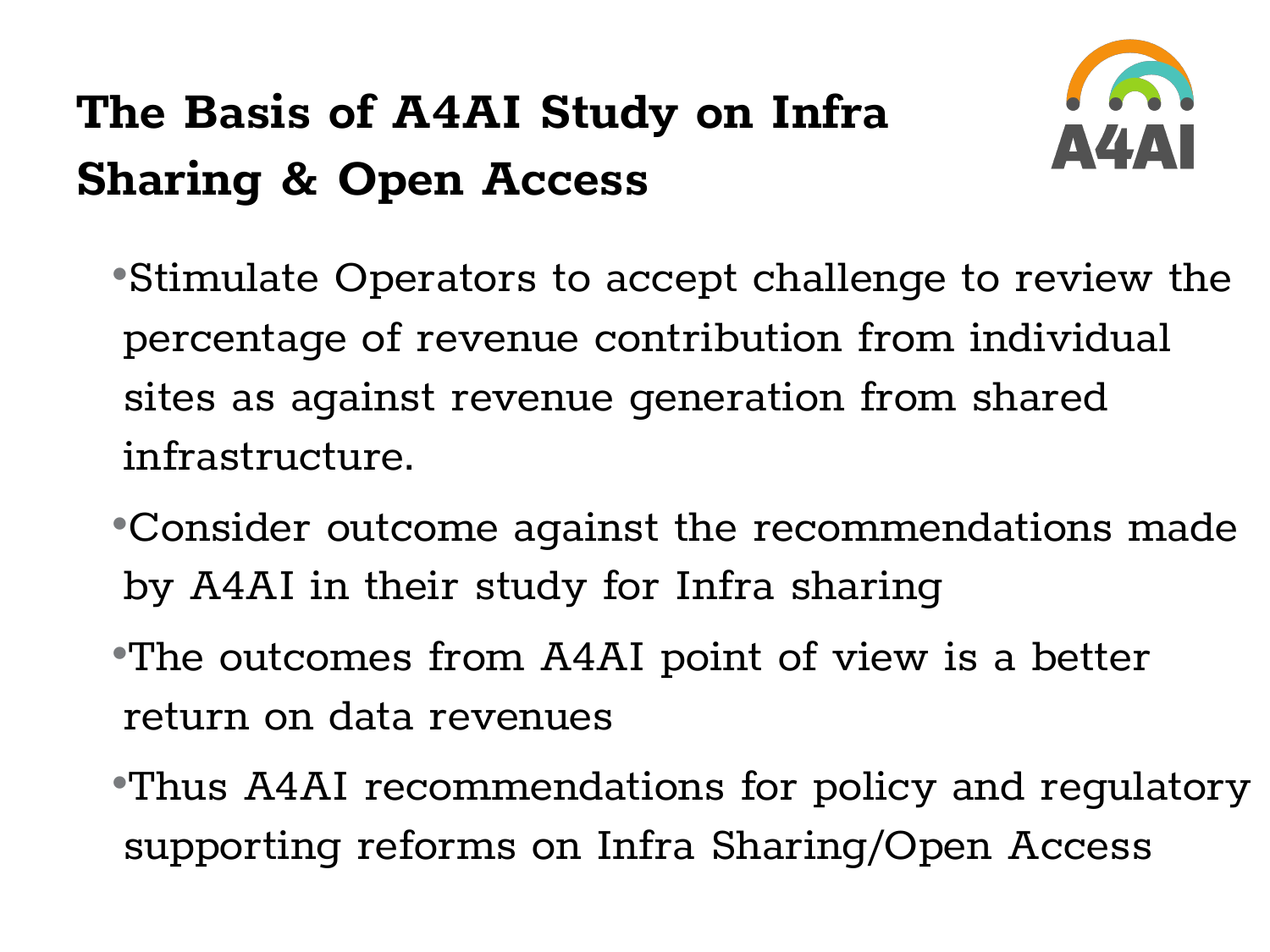#### **The Vodafone Group Plc Case Study on Infra Sharing & Open Access Confirming A4AI Study Findings**



• "The challenges of investment are highlighted by our analysis which shows that a relatively small number of sites generate the bulk of Vodacom's revenue. The top 10% of total sites contribute over 30% of total revenue, whereas the bottom 50% of sites contribute under 10%. Of the top sites, just 10% are in rural areas. Data revenues represent a much greater proportion of revenue at the highest earning cell sites than at the lowest earning sites; the top 1,000 sites contribute 37% of total data revenues, whereas the bottom 2,000 sites contribute less than 1% of total data revenues" (Prof Richard Boateng in "Towards a more equal world: the mobile internet revolution": Vodafone Group Plc; The Policy Paper Series Number 16.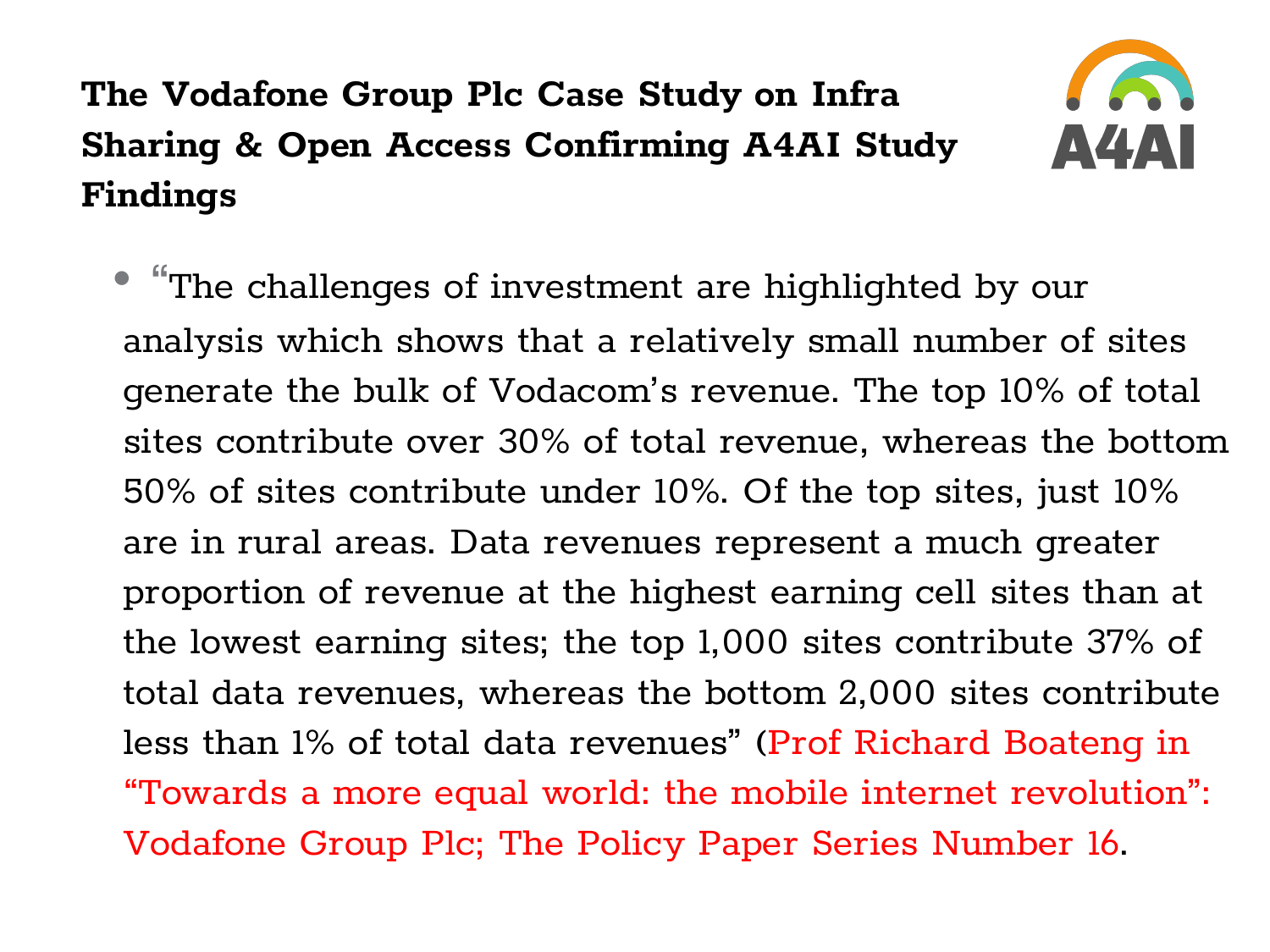# **Snapshot on A4AI Infrastructure Sharing & Open Study Recom's**



•Policy to give mandatory effect to passive/active infrastructure sharing for all players including TowerCos;

- •Regulations mandating sharing and stipulating sanctions for breach
- •Evolving policy towards "one-stop-shop" principle of obtaining permits and licences
- •Harmonising legal instruments to that effect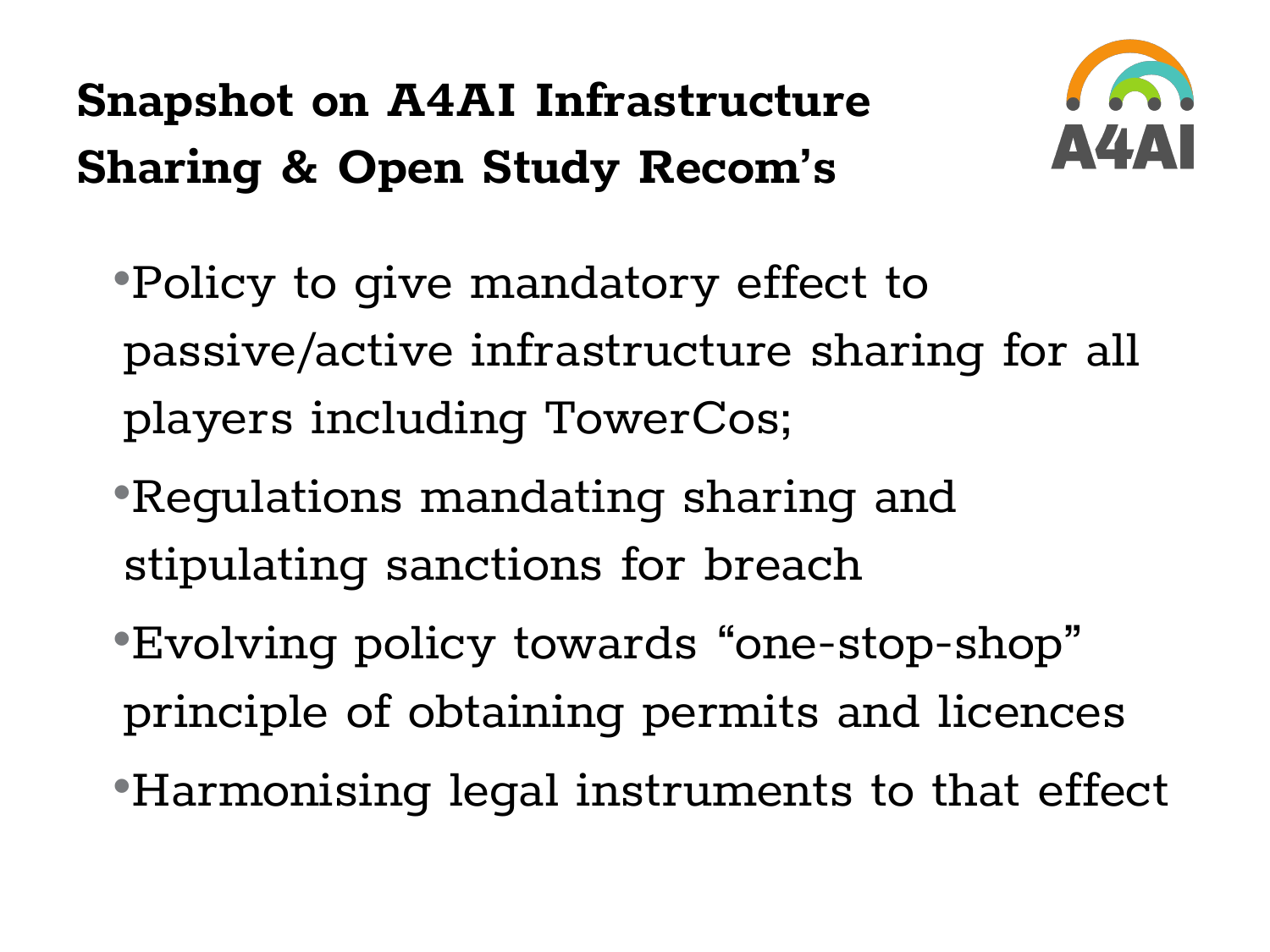# **Snapshot on Infrastructure Sharing & Open Study Recom's**



- For the interest of the Consumer, policy guidelines to be given for relevant sector entities to publish information on their websites regarding industry data, including availability of infrastructure for sharing per region/area
- To impact on rural access policy, policy effect to be given to harmonise the objectives of infrastructure sharing to be in tandem with national broadband plan to ensure universalization (Bd)under GIFEC's USF prog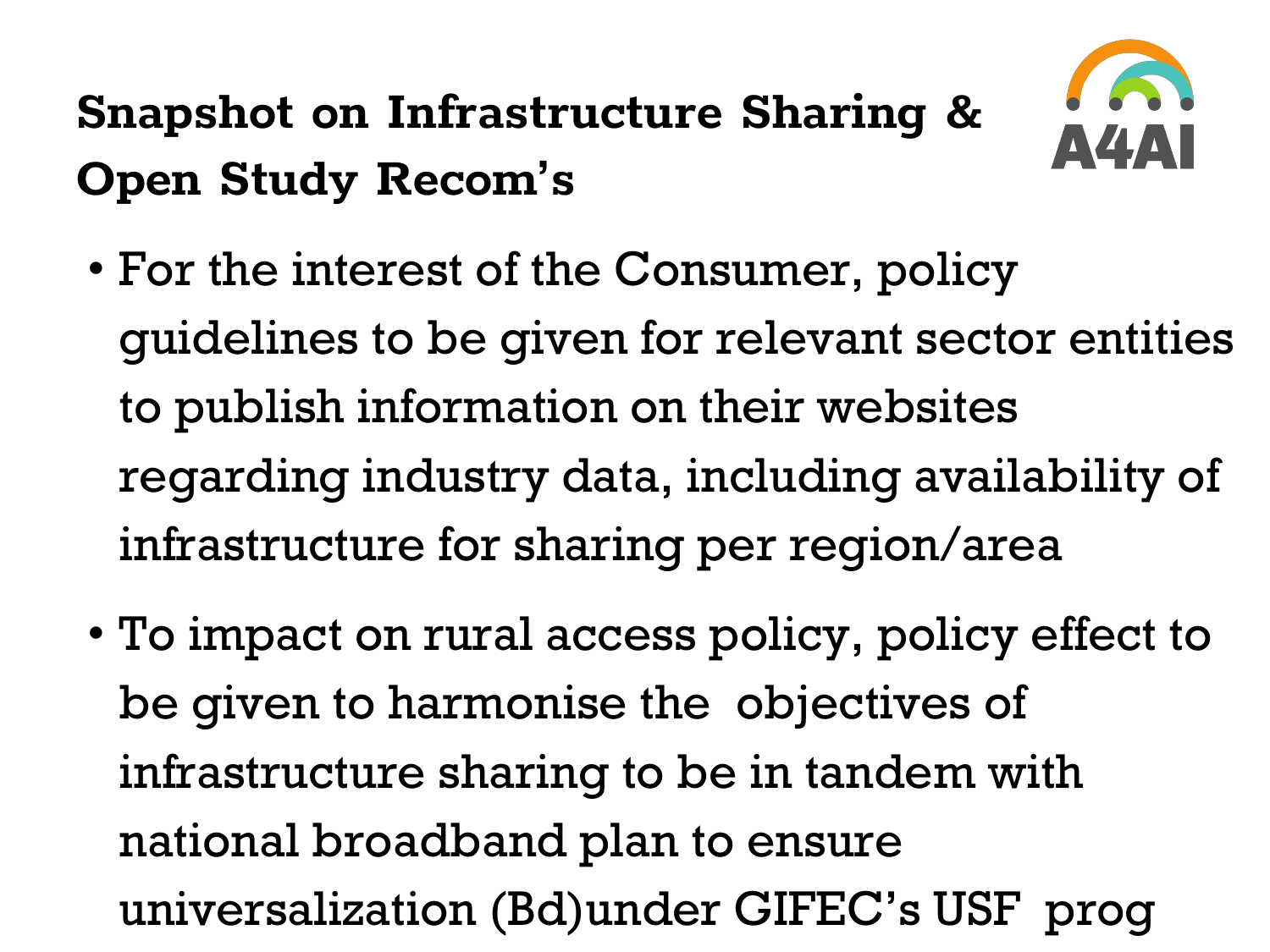## **Consumer Concerns/Demand Side**



- **Education** and skills development as vital part of the potential equalisation story to close digital illiteracy gender gap.
- Education to impact on high uptake technology tools as a demand side strategy
- •High **Taxes** on tech tools be reviewed by Gov taking into account average users low income
- •Work towards the affordability of smartphones to promote uptake of broadband.
- Work towards the relevance of Content (Local)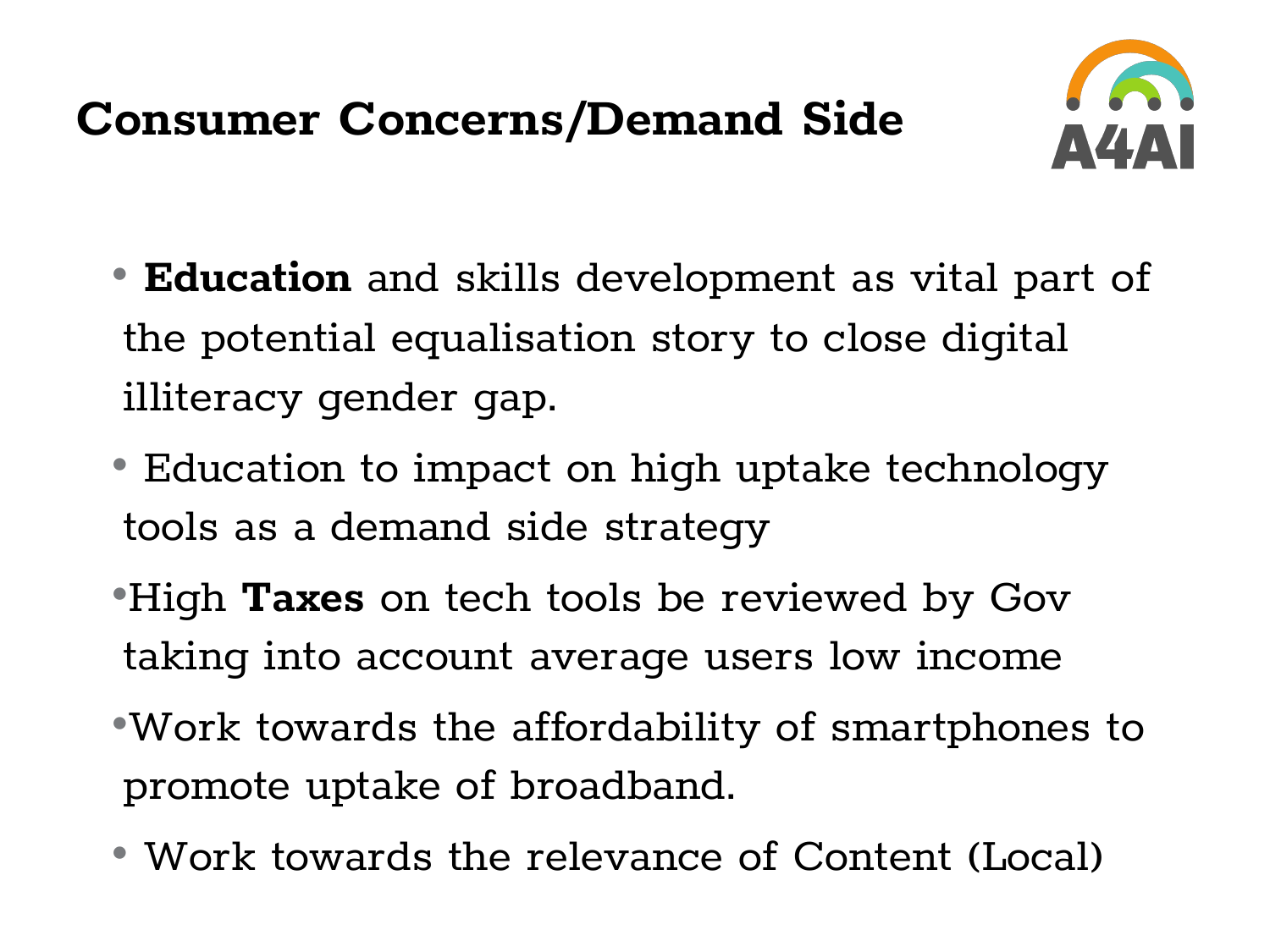## **What to Do under Policy & Regulations**



- •Reformulating of Ghana ICT Digital Policy proposed under the e-Transform with A4AI inputs.
- •Reformulating the Telecom Policy with A4AI inputs to capture the specific context of infrastructure sharing as a way of ensuring ICT for all.
- •Prioritising public access development policy to guide GIFEC's new direction
- •Promote free and subsidised community access to enable connectivity for those that continue to be excluded by the market or are unable to afford the cost to connect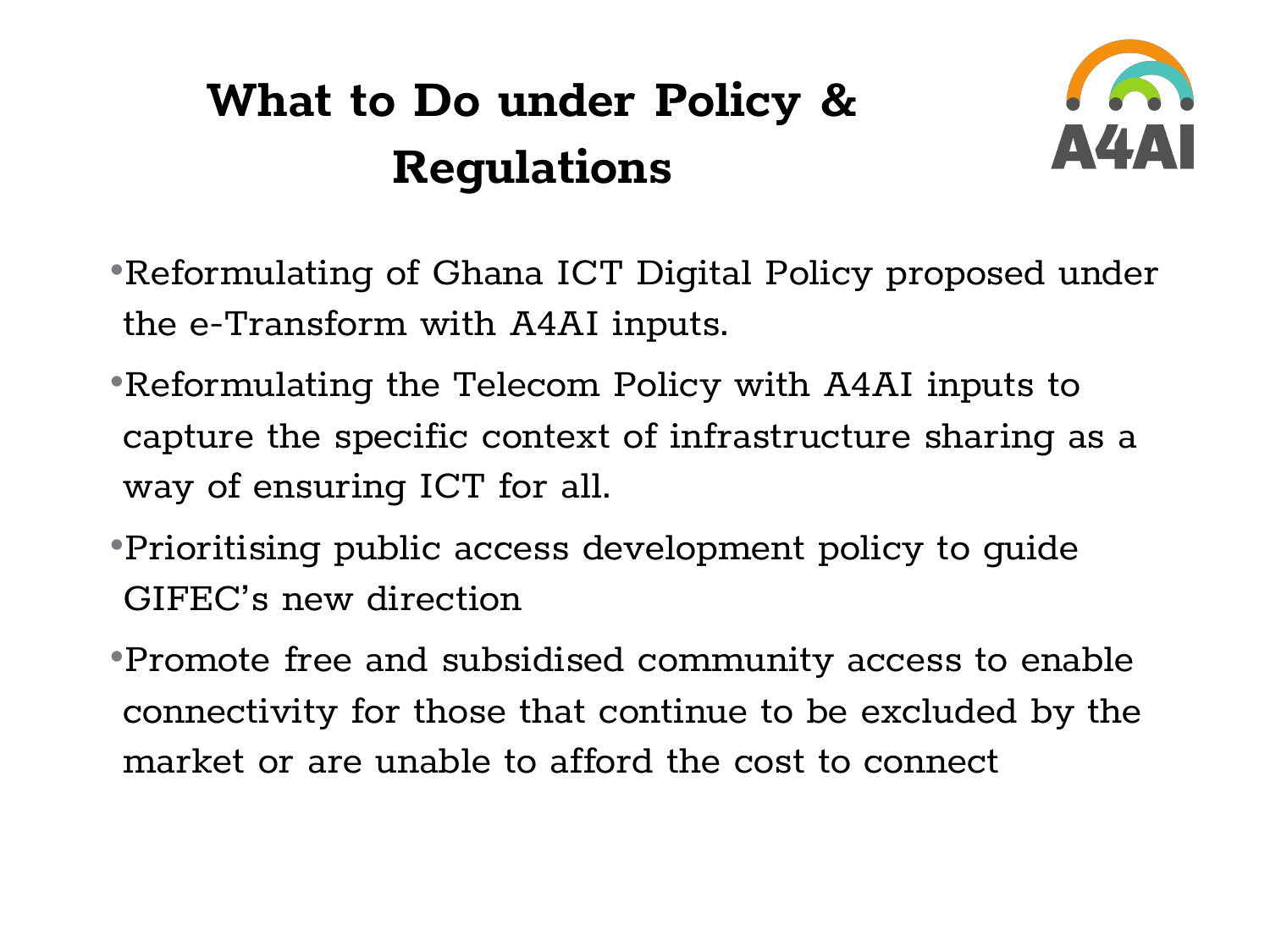#### **What to Do Policy & Regulations**



- •Focus to support operator/private sector-led value-added solutions, innovations and services designed to benefit the rural areas
- •Provide operators with rural coverage obligations, compensated through a discount on spectrum prices, to deliver rural broadband access networks
- •Re-formulating policies including those with disability and gender focus to build on inclusiveness
- •Empowering women key to the digital-bridging agenda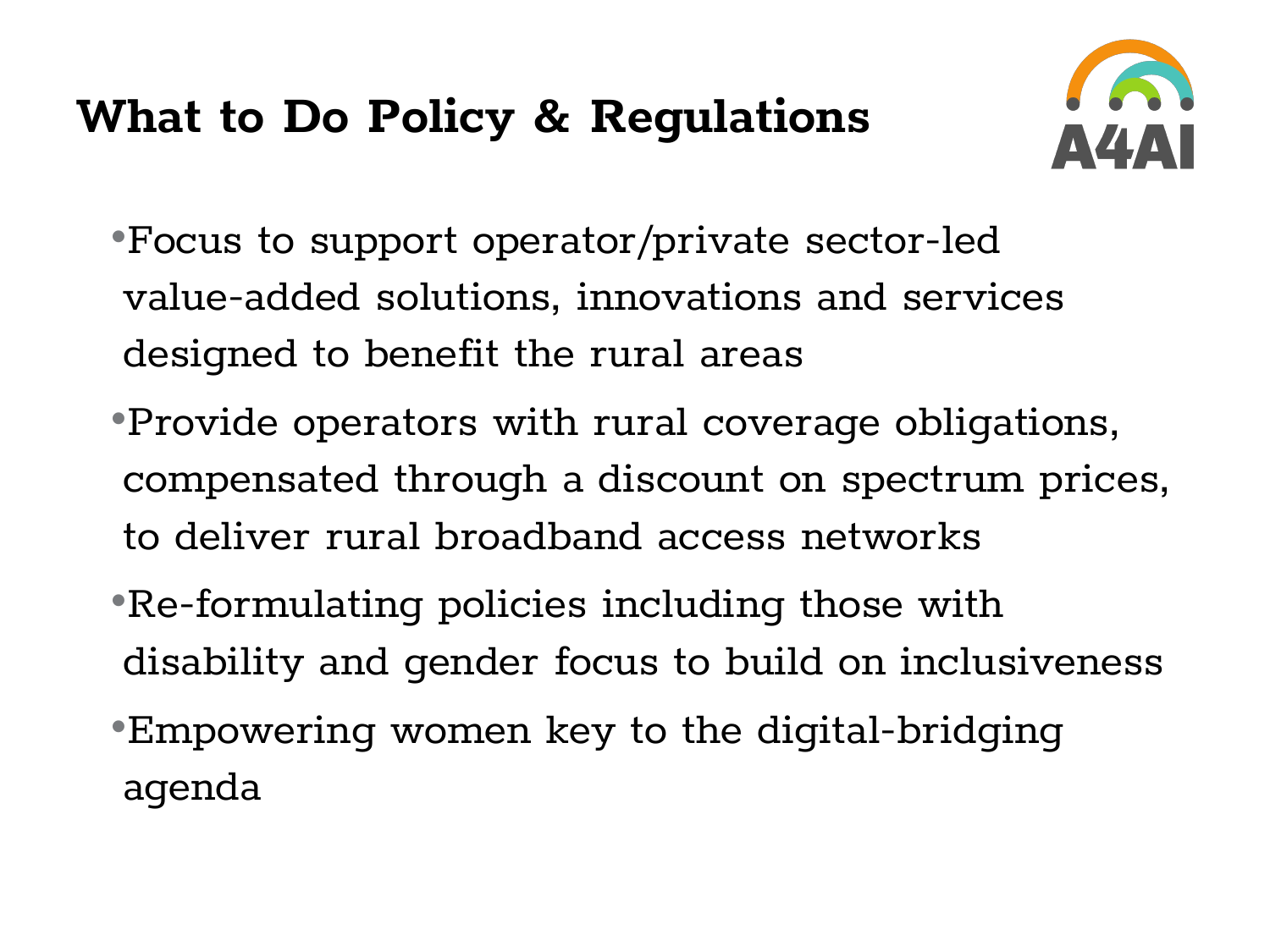## **Working Together :The Proactive Move to Counter Challenges**



- •A4AI contributes evidence-based data to impact on process so as to help achieve:-
- •**1for2** affordability Target agreed upon
- •1GB of mobile data priced at 2% or less of monthly average income
- •Reverse the current levels 3-5% of GNI which renders income earners including bottom 20% unable to afford cost of basic broadband connection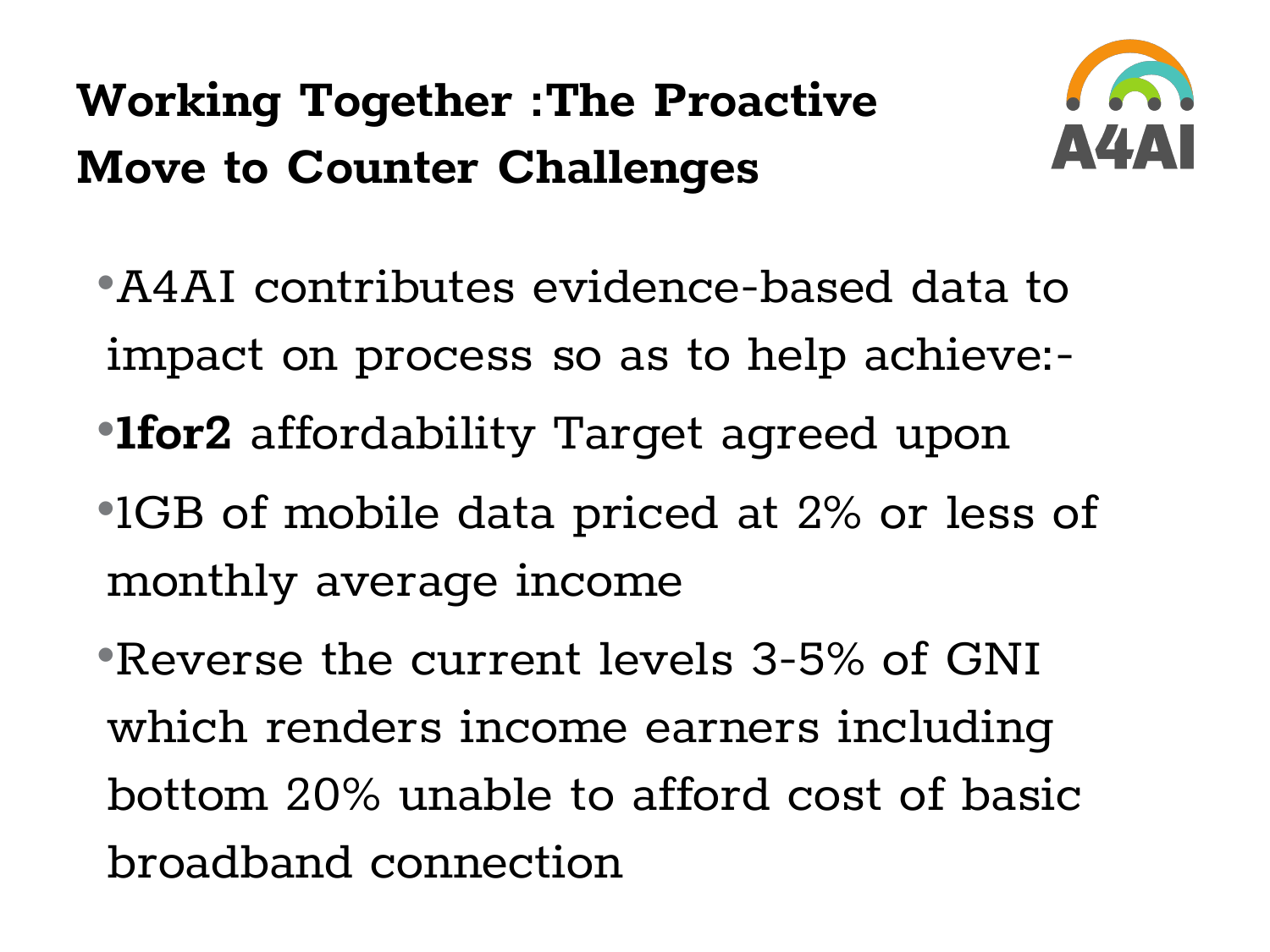# **The Proactive Move to Counter Challenges**



•A4AI aim at supporting Ghana to achieve the global goal for universal, affordable Internet access by 2020 (SDG 9c).

- •The visit of CEO of WWWF to Ghana A4AI meeting is an ample evidence and we welcome him
- •Let us work collaboratively to ensure income is not a barrier to Internet affordability.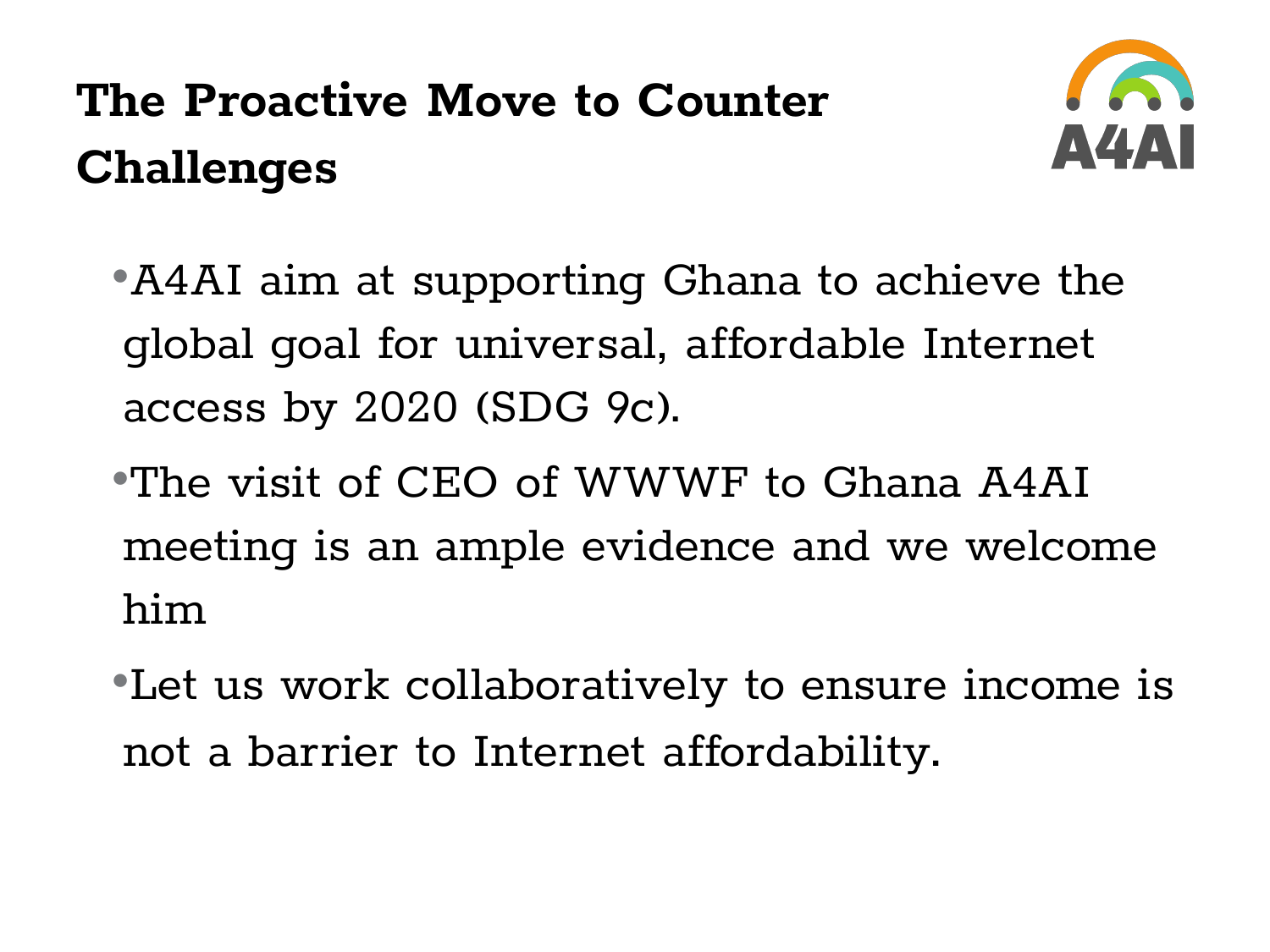



# **A4AI-GHANA IN ACTION: WELCOME**